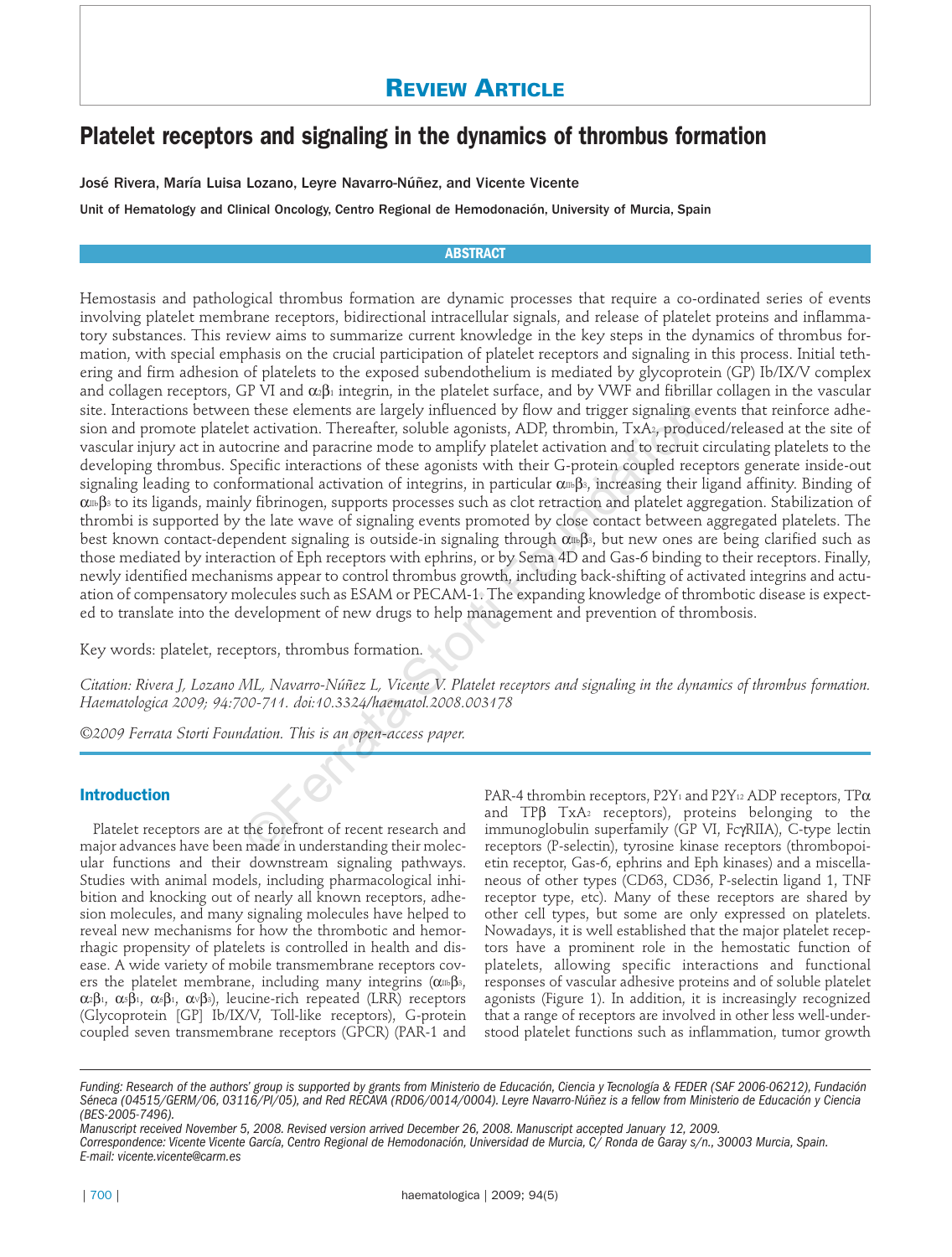

and metastasis, or immunological host defense.<sup>1</sup> Internally, platelets contain a cytoskeleton, a dense tubular system, few mitochondrias, glycogen granules, dense (δ) and α storage granules and peroxisomes. The α-granules retain relevant proteins for the hemostatic function of platelets, such as von Willebrand factor (VWF), fibrinogen, P-selectin, PECAM-1, CD40 ligand (CD154), platelet factor-4, β-thromboglobulin, thrombospondin, platelet derived growth factor (PDGF), FV, as well as a back-up of GP IIb/IIIa ( $\alpha$ πιβ3). δ granules, on the other hand, are rich in nucleotides (ADP and ATP), serotonin, histamine, pyrophosphate, and calcium. Upon activation, granule contents are stepwise released to further promote platelet adhesion and activation.<sup>2</sup> P2Y<sub>1</sub> P2Y<sub>12</sub> Epinephrine TxA<sub>2</sub><br>
Epinephrine ADP<br>
Superbirith into the elements and signals to the streament and signals of the streament and approximately<br>
Stortin a cytoskeleton, a dense adhesion, activation and aggre

The primary function of platelets is to stop blood loss after tissue trauma and exposure of the subendothelial matrix.2,3 However, the frontier between physiological hemostasis and pathological thrombosis is very narrow, and it is increasingly recognized that platelets are at least partially liable for the pathological development of atherothrombosis, the leading cause of death in the developed world.4 The contribution of platelets to thrombus growth is highly dependent on its location within the blood circulation. Venous thrombosis is to a large extent due to changes in the composition of the blood favoring coagulation, while in the arterial circulation, the high flow rate precludes accumulation of activated coagulation factors thus limiting fibrin formation, with platelets however playing a crucial role in the establishment of these thrombi. Nevertheless, the classical nature of arterial and venous thrombosis has been recently challenged, and recent evidence suggests a potential link between these disorders.5

The participation of platelets in hemostasis and thrombosis has been extensively studied in the last decades. Traditional research in this area, with techniques common to the study of biochemical processes, cell and molecular biology, has provided a valuable

insight into the elements and signals regulating platelet adhesion, activation and aggregation. Emergent highspeed imaging techniques with arrays of fluorescent and chemiluminescent probes now allow the study of hemostasis and thrombus formation in live animals, and activation signaling events in live cells. These new technologies will help to unravel the complex role of platelets in physiological and pathological thrombus formation, and to the design of effective and specific antithrombotic drugs.<sup>6</sup>

This review addresses the steps in the thrombus formation process in the arterial circulation, emphasizing our current knowledge on the role of platelet receptors and signaling.

#### *Dynamics of platelet plug formation*

Formation of platelet plugs at sites of vascular damage requires a co-ordinated, both in time and place, series of events leading to: i) platelet arrest onto the exposed subendothelium creating a monolayer of activated cells (initiation phase); ii) recruitment and activation of additional platelets through the local release of major platelet agonists (extension phase); iii) stabilization of the platelet plug preventing premature disaggregation until wound healing occurs (stabilization phase). Currently, the existing static model of thrombus formation has been visualized as a dynamic model of thrombus build-up and stabilization in which continuous signaling is needed to stabilize thrombi and prevent their dissolution.<sup>7</sup>

Additionally, negative regulation of platelets is essential to prevent uncontrolled thrombosis, and therefore the balance between inhibitory and activatory signaling in platelets regulates the balance between platelet inhibition and activation, which is important to ensure that the thrombus is restricted to the initial site of injury.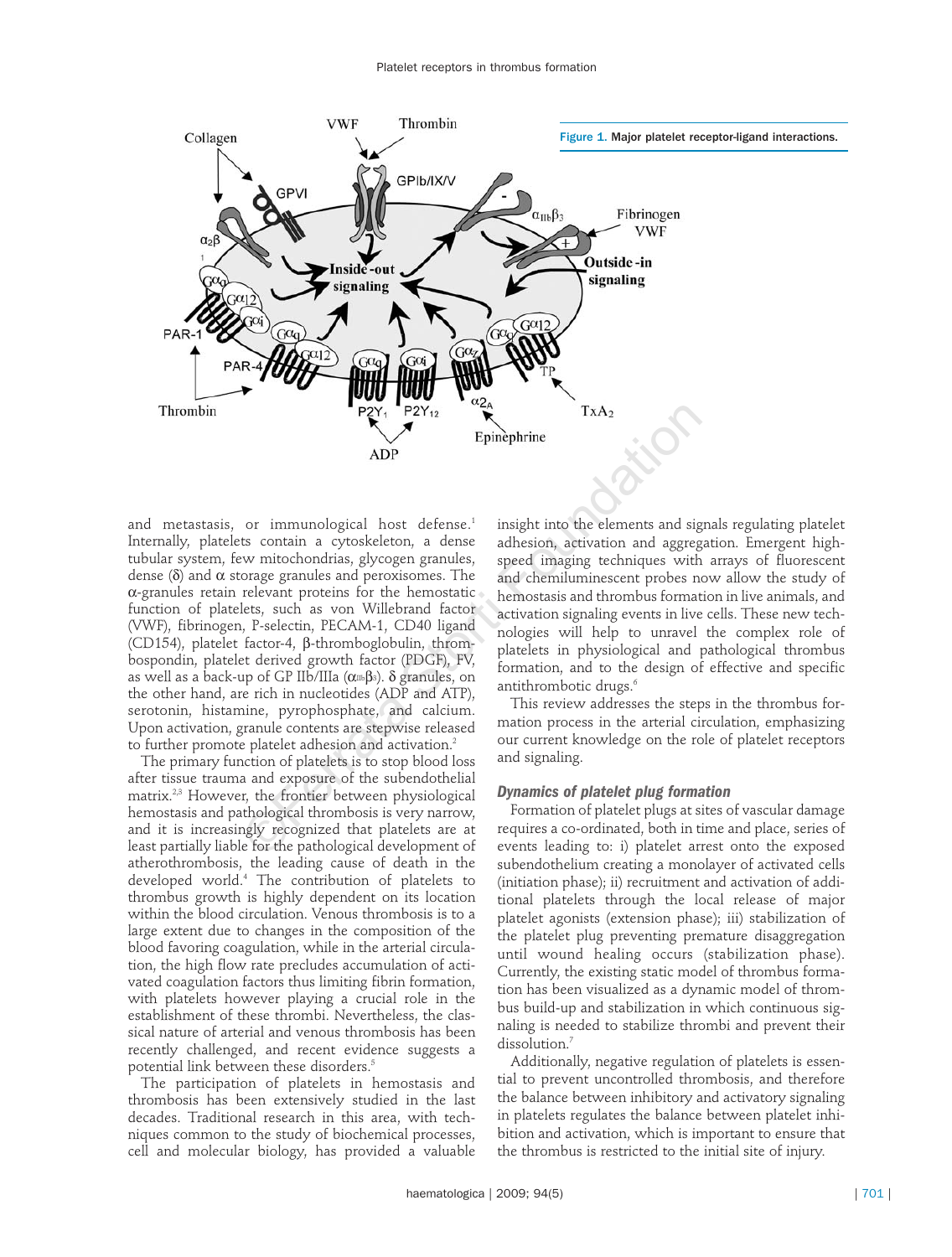#### *Initiation phase*

Thrombus formation in response to tissue trauma initiates with platelet interactions with the extracellular matrix components exposed to blood, particularly VWF, collagen, fibronectin, thrombospondin, and laminin. The rheological conditions largely influence these adhesive interactions. Thus, while at low shear rate, such as that in veins and larger arteries, platelet adhesion to the vessel wall primarily involves binding to fibrilar collagen, fibronectin and laminin, under conditions of elevated shear stress, such as those encountered in the microvasculature or in stenotic arteries, platelet tethering to the damaged subendothelium is critically dependent on their interaction with subendothelial bound VWF.8,9 Several collagens are present in the vessel wall, of which collagens I and III are considered the most important in supporting platelet adhesion to the damaged vasculature. Type I, III, and VI collagen filaments have affinity for VWF and the two molecules are associated in the extracellular matrix. While soluble VWF does not bind to platelets to prevent aggregation in the normal circulation, immobilized VWF onto collagen is highly reactive toward flowing platelets. This may be because immobilized VWF assumes an extended shape under the effect of shear allowing its A1 domain to interact with platelets.10,11 Perfusion assays simulating *in vivo* flow conditions have revealed that platelet adhesion to VWF is a dynamic process in which initial platelet tethering is characterized by transient interactions mediated through GP Ibα. This deceleration then allows platelets to form new bonds with slower intrinsic binding kinetics (collagen to platelet collagen receptors, VWF to integrin  $\alpha \text{th} \beta$ 3) and to become activated.<sup>8,9</sup>

It has long been known that the GP Ib/IX/V complex is the major platelet receptor mediating interaction with VWF. This complex consists of leucine-rich repeat glycoproteins: GP Ibα (130 kDa) and GP Ibβ that are disulfidelinked and non-covalently associated with GP IX (22kDa) and GP V as a 2:4:2:1 complex.<sup>12,13</sup> In humans, lack or dysfunction of this receptor is associated with the Bernard Soulier syndrome (BSS), a congenital bleeding disorder characterized by macrothrombocytopenia and inability of these platelets to aggregate in response to the antibiotic ristocetin. In addition to VWF, the GP Ib/IX/V complex also binds to other adhesive proteins (collagen, thrombospondin-1), α-thrombin and coagulation factors (kininogen, FXI, FXII). It also plays a substantial role in platelet interaction with activated endothelial cells and with leukocytes, through the binding of P-selectin and Mac-1 ( $\alpha \triangleleft \beta$ 2), respectively. The Nterminal globular domain of GP Ibα (residues 1-282) contains the non-identical but overlapping binding sites for all these ligands. *In vivo*, experiments with VWF knockout mice and mice expressing modified GP Ibα have demonstrated that GP Ibα is absolutely essential for arterial thrombus formation, while absence of VWF can be somehow overcome by the binding of the receptor with alternative ligands.<sup>14,15</sup> Fab fragments of the monoclonal antibody 6B4, that blocks the GP Ibα-binding site for VWF, exhibit a powerful antithrombotic effect in baboons without significant prolongation of the skin bleeding time.<sup>16</sup> This antibody was recently humanized and may provide a promising therapeutic antithrombotic alternative.17

The model of how the VWF-GP Ibα interaction onto the vessel wall signals and contributes to subsequent platelet activation has still not been completely defined. The cytoplasmic region of GP Ibα is associated with filamin (also referred to as actin binding protein), calmodulin, and 14-3-3ζ, thus providing potential links to relevant signaling proteins such as phosphatidylinositol 3 kinase (PI-3K), focal adhesion kinase (FAK), Src-related tyrosine kinases, GTPase-activating protein and tyrosine phosphatases (PTP1b and SHPTP10).18,19 In addition, recent evidence shows topographical association of the GP Ib/IX/V complex with other important proteins in platelet signaling such as GP VI, FcR γ-chain,  $α_2β_1$ , FcγRIIA, most likely within specialized membrane microdomains known as lipid rafts, $20$  supporting a crosslinking mechanism involved in  $GP$  Ib $\alpha$  signaling. Thus, despite the fact that GP Ib/IX/V lacks built-in tyrosine kinase activity, is not directly coupled to G-proteins, nor contains phosphorylatable tyrosine residues to directly link signaling molecules, it profits from all these signaling mechanisms by associating with other platelet receptors. The engagement of GP Ibα by immobilized VWF elicits typical activation signals such as transient cytoplasmic Ca2+ elevations, protein phosphorylation (PLCγ2, ERK-1/2, Syk), TxA2 synthesis, ADP release and ultimately activation of αmβ3 $^{18,19}$  (Figure 2). The picture of how all this occurs remains to be fully clarified.

Initiation of platelet adhesion to the injured vessel wall also requires platelet interaction with exposed collagen. Indeed, collagen and VWF form a functional unit for thrombus formation in flowing blood, with VWF contributing to the initial capturing of platelets on the vessel surface and collagen allowing the establishment of stable bonds for firm adhesion and triggering platelet activation. The mechanism by which the collagen structure influences platelet adhesion and activation is still poorly understood and, although platelets can adhere to monomeric collagen, the more complex structure of fibrillar collagen is required for optimal platelet activation by this adhesive protein.<sup>22</sup> Two receptors have been demonstrated in the platelet surface that bind directly to collagen, the GP VI immunoglobulin superfamily member and the integrin  $\alpha_2\beta_1$ . VI coluge nuaments have attrintig in<br>King enconsism involved in GP to molecules are associated in the despite the fact that GP Ib/IX/V lace<br>Shirle soluble VWF does not bind to kinase activity, is not directly coupled<br>ggre

> GP VI (62kDa) is a platelet–specific low-affinity collagen receptor of high potency in terms of initiating signal generation.23 It has two extracellular immunoglobulin domains, a mucin-like core, a short peptide linker sequence, a transmembrane domain and a short cytoplasmic tail that binds Fyn and Lyn Src kinases. GP VI is also constitutively complexed with FcR γ-chain dimer, which bears an immunoreceptor tyrosine-based activation motif (ITAM) acting as the signal-transducing subunit of the receptor. When the GP VI receptor is crosslinked by binding to collagen or by GP VI specific ligands such as convulxin or alborhagin, the constitutively bound Src kinases phosphorylate the ITAM sequence in the FcR γ-chain allowing the assembly and activation of Syk and initiating activation of a downstream signaling pathway that has many similarities with that employed by immune receptors. Central to this signaling cascade is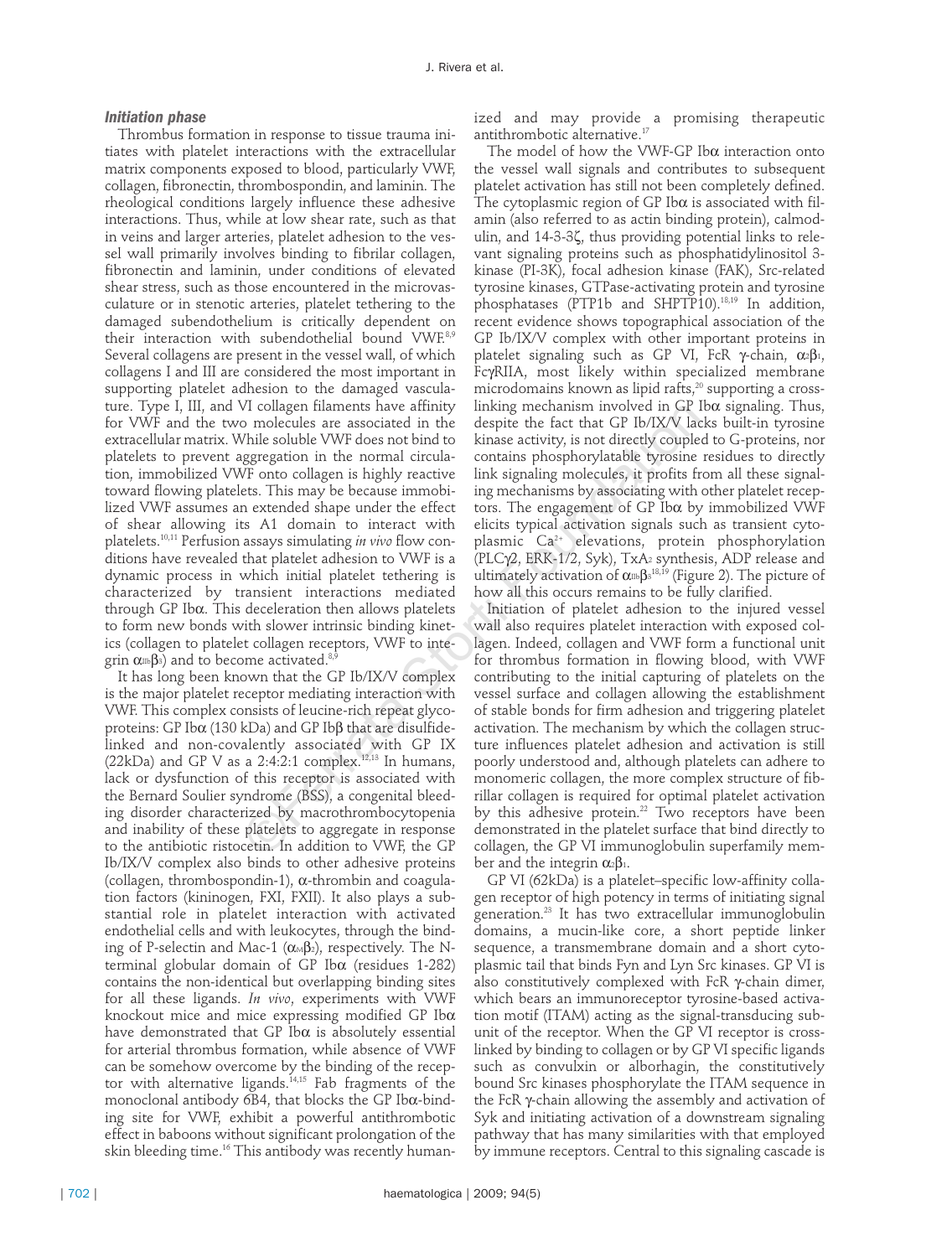

the formation of the signalosome, composed of various adapter and effector proteins (LAT, SLP-76, Gads), which associates to and activates PLCγ2, thus leading to liberation of 1, 2 diacylglycerol and inositol 1,4,5 triphosphate and to promotion of full platelet activation<sup>24</sup> (Figure 2). Mice that lack either GP VI or the FcR γ-chain have significantly impaired platelet response to collagen and reduced thrombus formation in the ferric chloride injury model.25,26 Additionally, the Fab fragment of a novel monoclonal antihuman GP VI antibody, OM4, inhibits thrombosis *in vivo* in a model of thrombosis in rats without the prolongation of bleeding time that is seen with anti-GP IIb/IIIa antibodies.<sup>27</sup> Further studies are needed to investigate whether OM4 and the other anti-GPVI antibodies can be developed for future clinical use.

The  $\alpha_2\beta_1$  integrin, commonly referred to as GP Ia/IIa, VLA-2 or CD49b/CD29, also plays a role in the adhesion of platelets to collagen and for subsequent optimal activation. The expression level of  $\alpha$ <sup>2</sup>β<sub>1</sub>, as that of GP VI, is controlled by silent polymorphisms and correlates with the *in vitro* rapidity in platelet adhesion and responsiveness to collagen.<sup>28,29</sup> The involvement of  $\alpha_2 \beta_1$  in hemostasis had been anticipated by the mild bleeding tendency and impaired platelet responses to collagen displayed by subjects with heritable reduced expression of this integrin.<sup>30</sup> Mice deficient in  $\alpha$ <sup>2</sup> or β<sup>1</sup> have normal bleeding times, and display minor defects on platelet adhesion and aggregation to collagen.<sup>31,32</sup> Studies of experimental *in vivo* arterial thrombosis in these mice have led to conflicting results showing both unaltered formation of thrombi<sup>32</sup> and mildly delayed, reduced and unstable thrombi.<sup>33,34</sup> Like other integrins, conformational activation of  $α_2β_1$  increases its affinity for colla-

gen, and seems to require inside-out signaling events that might be driven by engagement of GP VI with collagen $^{23}$  and/or by activation of  $\alpha$ 116 $\beta$ 3. $^{35}$  Recent findings indicate that the mechanism of activation of  $\alpha_2\beta_1$  is similar to that of other integrins and involve unclasping of the corresponding transmembane domain upon interaction of the  $\alpha_1$  cytoplasmic tail with talin and kindlin-3.<sup>36</sup> Moreover, collagen binding to  $\alpha_2\beta_1$  also triggers outsidein signaling resembling that induced by GP  $VI<sub>1</sub><sup>23</sup>$  that reinforces platelet activation. It is noteworthy that combined deficiency of  $\alpha$ <sup>2</sup>β<sup>1</sup> and GP VI in mice causes complete inhibition of thrombus formation as compared with the partial defect in formation of thrombi associated with isolated deficiency of either collagen receptor.<sup>37</sup> Thus, it is widely recognized that  $\alpha_2\beta_1$  and GP VI act synergistically for optimal platelet adhesion and activation by collagen, and that their relative contribution to the dynamics of thrombus formation depends on the nature of the vascular lesion, flow conditions, and other still unknown factors. Even though deficiency of  $\alpha_2\beta_1$ and GP VI in humans does not seem to be associated with major hemostatic defects,<sup>30,38</sup> targeting  $\alpha_2\beta_1$ , and the collagen itself, is being considered as a potential antithrombotic strategy. 39

### *Extension phase*

After deposition of a platelet monolayer over the exposed VWF and collagen, the next step required for thrombus formation is the recruitment of additional platelets from the flowing blood, which upon activation acquire the ability to stick to each other in a process commonly referred to as platelet aggregation. This is made possible by the local accumulation of soluble agonists that are secreted/produced by adherent-activated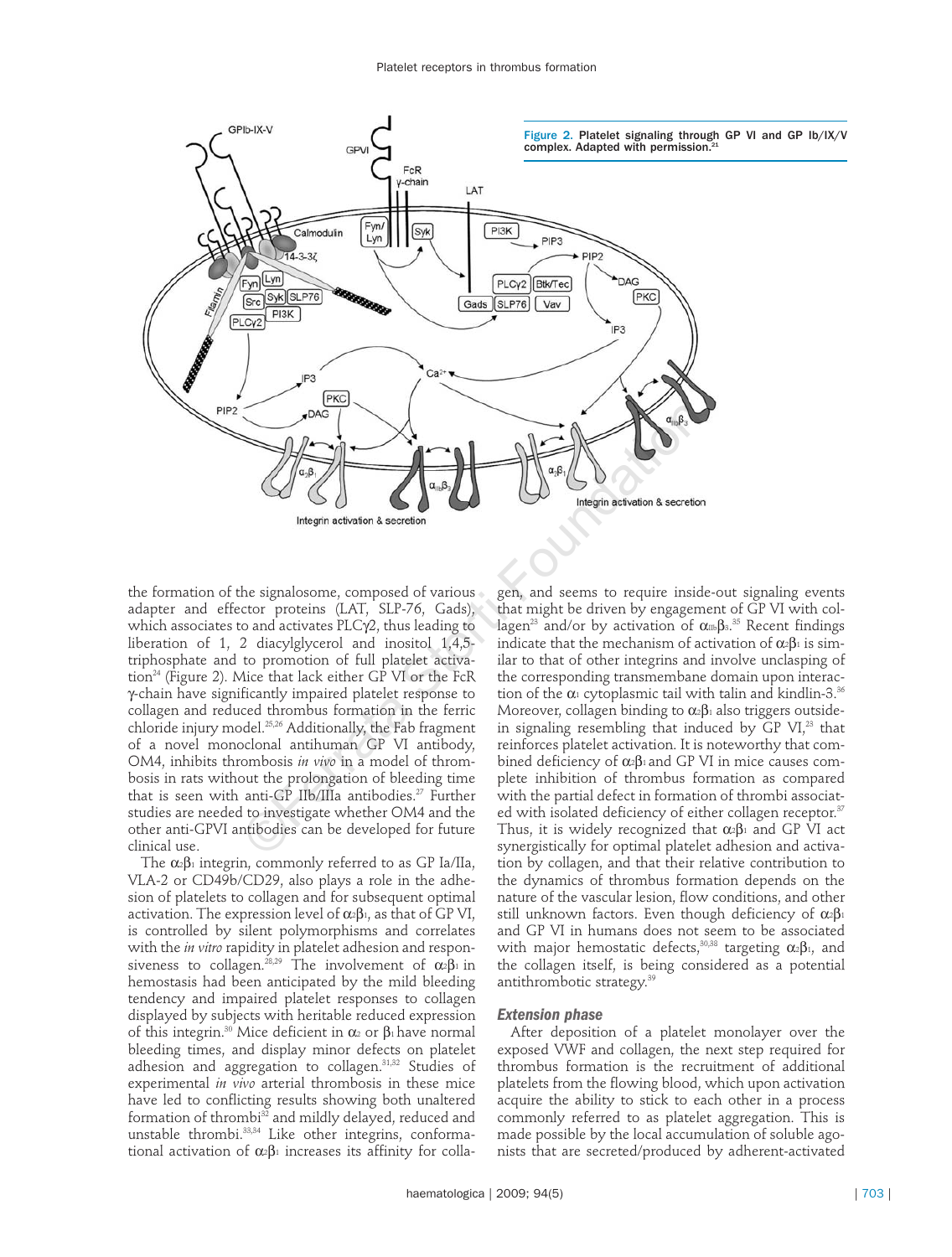platelets, including ADP, TxA2, epinephrine and throm $bin.$  The final step is activation of  $α<sub>IIb</sub>β<sub>3</sub>$ , causing a conformational change that enables it to bind fibrinogen and VWF, allowing stable bridges between platelets. The great number of  $\alpha_{\text{III}}\beta_3$  copies on the platelet surface, (40,000-80,000), allows the assembly of large aggregates at the site of vascular injury. Activation of  $\alpha_{\text{m}}\beta_3$  integrin requires agonist-driven activation events in recruited platelets, referred to as inside-out signaling, including the sequential activation of one or more PLC isoforms yielding a rise in cytosolic Ca<sup>2+</sup>, activation of PKC and PI-3K, reorganization of the platelet cytoskeleton and activation of cytoskeletal proteins such as talin. The activated talin can bind to the cytoplasmic domain of the  $\beta$ <sup>3</sup> subunit causing dissociation of the cytoplasmic tails and transmembrane domains of  $α$ <sub>IIb</sub> and  $β$ <sub>3</sub>, and promoting integrin oligomerization and fibrinogen binding.40 A novel integrin activation pathway, which links insideout signals to  $\alpha_{\text{II}b}$ B<sub>3</sub> affinity modulation via a Rap-1–RIAM–talin signaling complex was recently identified.41 Moreover, the adhesion plaque protein kindlin-3, has been shown to directly bind to regions of β-integrin tails distinct from those of talin and trigger integrin activation in mice platelets.<sup>42</sup> The relevance of these two elements for platelet integrin activation has been revealed in patients suffering from the rare leukocyte adhesion deficiency (LAD) syndrome, associated with severe defects in leukocyte and platelet integrin activation causing a Glanzmann-type bleeding disorder. Such disease has been shown to be caused by an aberrant Rap-1 activity<sup>43</sup> or kindlin-3 protein expression.<sup>44</sup>

GPCRs are important seven-transmembrane spanning signaling molecules that play crucial roles in the extension of the platelet plug by most soluble platelet agonists.45,46 GPCRs can activate associated heterotrimeric guanine nucleotide–binding proteins (G proteins), which in turn act on various effectors (adenylyl cyclase, PLC, PI-3K, p115-RhoGEF). In an orchestrated manner, in platelets, agonists acting through GPCRs: i) stimulate PLCβ isoforms via Gqα, causing an increase in cytosolic  $Ca^{2+}$  and activation of PKC; ii) reorganize the actin cytoskeleton via G12α and G13α promoting the microtubular ring change and the filopodia and lamellopodia formation that drive platelet shape change; iii) suppress cAMP synthesis via Giα family members by inhibiting adenylyl cyclase, which is particularly relevant when intracellular cAMP levels are high due to the action of endothelial cell-derived prostaglandin I2 (PGI2) and nitric oxide (NO). There is evidence that Giα-associated Gβγ subunits also activate other signaling pathways such as PI-3Kψ, Src kinases and the Rap1B Ras family protein, which is an important contributor to pathways converging on the activation of αmβ3. $^{46}$  Studies on mice deficient in specific G-proteins have helped to establish the role of these proteins in platelet activation and thrombus formation.<sup>46</sup>

Platelet agonists with a prominent role in the process of extension of the platelet plug are ADP, TxA2, thrombin and epinephrine.

As mentioned above, ADP is stored in δ-granules and secreted upon platelet activation. Red cells at sites of vascular injury also release ADP. This agonist causes a

full range of activation events including intraplatelet  $Ca^{2+}$ elevation, TxA2 synthesis, protein phosphorylation, shape change, granule secretion, activation of  $\alpha \text{m} \beta$ <sup>3</sup>, and aggregation. All these events are mediated by interaction with two classes of purinergic GPCR, P2Y<sub>1</sub> and P2Y<sub>12</sub>, which couple to  $Gq\alpha$  and  $Gi\alpha$ , respectively.<sup>47</sup> Recent studies in knockout mice for P2Y1 and P2Y12 have helped to define the probably different and complementary role of these two receptors in thrombus formation.<sup>48</sup>  $P2Y_1$ deficient mice show minimal increase in bleeding time, no spontaneous hemorrhage, and some resistance to thromboembolic mortality upon injection of ADP, a mixture of collagen and epinephrine, or tissue factor. Platelet responses to ADP and collagen, but not cAMP synthesis, are impaired in these mice. At high concentration or in combination with serotonin, a mild activator of PLC, ADP causes aggregation of P2Y1<sup>-/-</sup>platelets. In contrast, in P2Y12<sup>−</sup>/<sup>−</sup> mice ADP does not induce aggregation nor inhibits cAMP synthesis, despite the maintenance of other P2Y<sub>1</sub>-mediated responses, such as shape change or PLC activation.<sup>46-48</sup> The platelet responses to other agonists are also severely affected in P2Y12-deficient mice, which have a significantly prolonged bleeding time and are protected from arterial thrombosis in the FeCl3 model. Few patients have been identified with hemorrhagic diathesis associated to P2Y12 congenital defects, whereas so far there has been no report of patients with a P2Y1 deficiency. <sup>49</sup> Together with results from *in vitro* studies using specific inhibitors, such data identify P2Y<sup>12</sup> as the major receptor to amplify and sustain ADP-mediated platelet activation initiated via P2Y1. Indeed, P2Y12 is the target of thienopyridine drugs (ticlopidine, clopidogrel, prasugrel) widely used and with probed efficacy in the prevention of vascular events in patients with cardiovascular disease, specially those having stent insertion.<sup>39</sup> Despite their likely categorized roles, co-activation of both P2Y<sub>1</sub> and P2Y<sub>12</sub> seems to be required for optimal ADP-induced aggregation and ADP-promoted thrombus growth. The observation that over-expressing the  $P2Y_1$  receptor results in full ADPinduced secretion and irreversible aggregation, shortened bleeding time and more susceptibility to ADP and collagen-induced thromboembolism and arterial thrombosis triggered by FeCl $\rm s^{50}$  reinforces the physiological relevance of this receptor and the rationale for its consideration as target of new antithrombotic compounds.39,47 In addition to  $P2Y_1$  and  $P2Y_{12}$ , human platelets express a third purinergic receptor P2X1, with a significant role in platelet function. P2X<sub>1</sub> is an ATP-driven calcium channel unable to trigger platelet aggregation by itself, but under high shear conditions acts as a positive regulator of platelet responses to collagen and thus plays a significant role in thrombus formation. P2X1-deficient mice show a normal bleeding time but resistance to thromboembolism upon collagen-epinephrine injection, while mice overexpressing this receptor display increased systemic thrombosis. These results indicate that drugs targeting P2X<sub>1</sub> might be effective antithrombotics specially at sites of severe stenosis where shear forces are high.<sup>47</sup> non pathway, which links inside<br>
a affinity modulation via a Rap-<br>
contrast, in P2V<sup>12</sup><sup>11</sup> mec ADP does<br>
a affinity modulation via a Rap-<br>
tion nor inhibits cAMP synthesis,<br>
ang complex was recently identi-<br>
nance of oth

> Thromboxane  $A_2$  is a labile prostanoid synthesized by activated platelets through the sequential actions of cyclooxygenase (COX) and TxA2 synthase enzymes.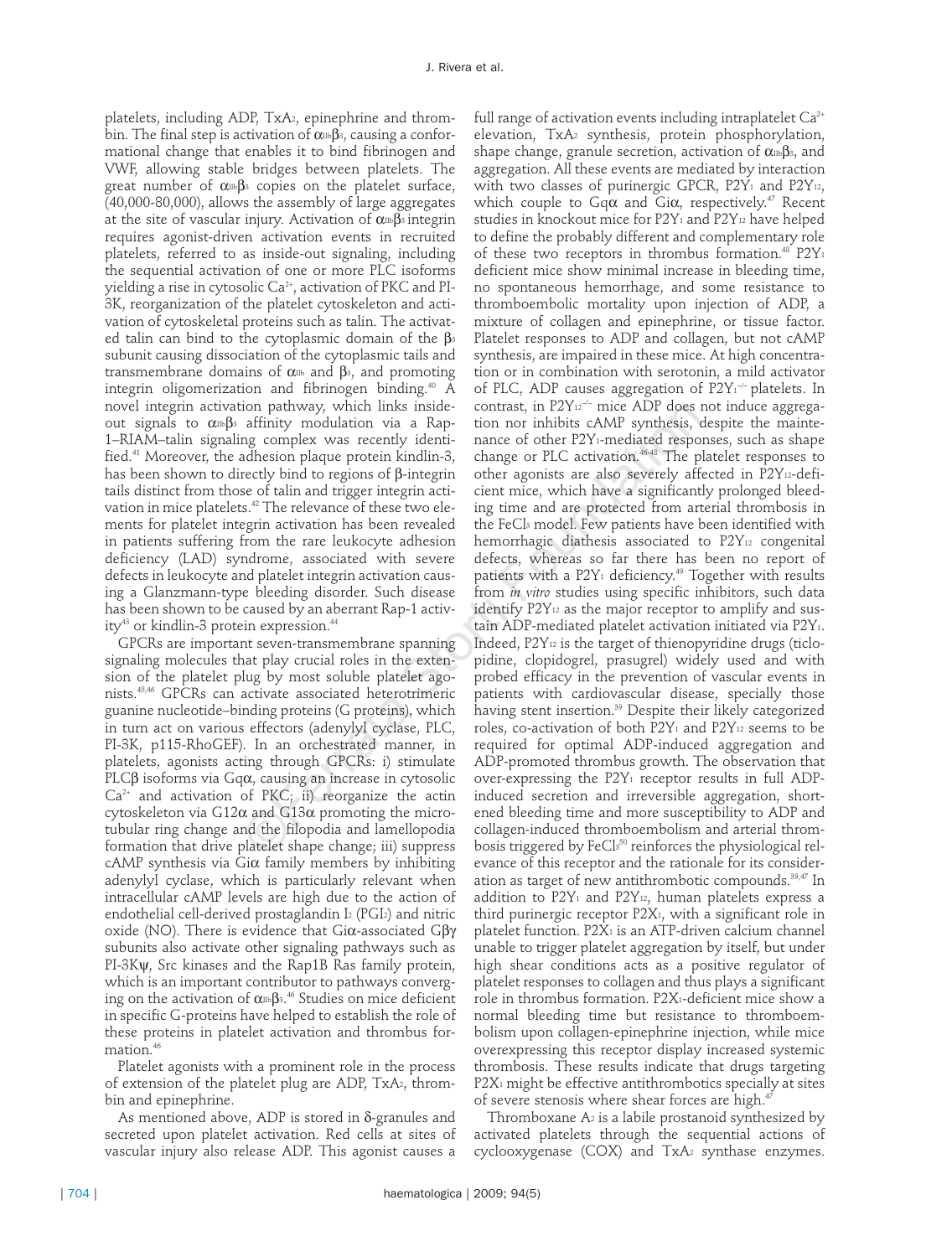TxA2 is a vasoconstrictor and a potent platelet agonist causing shape change, phosphoinositide hydrolysis, Ca<sup>2+</sup> mobilization, protein phosphorylation, secretion, and aggregation.<sup>51</sup>

Once synthesized, it diffuses across the platelet membrane and activates other recruited platelets, thus favoring the growth of the platelet plug.

Overproduction of TxA2 has been implicated in the pathogenesis of thrombotic diseases, including myocardial infarction, unstable angina, pulmonary embolism and atherosclerosis.<sup>52</sup> Indeed, as established by current clinical guidelines, blockade of TxA2 synthesis through COX inhibition by aspirin represents a valuable approach for managing high cardiovascular risk patients.<sup>53</sup> However, the role of  $TxA<sub>2</sub>$  in thrombus formation under pathological conditions of high shear remains unclear, with studies showing that aspirin has no inhibitory effect either on *in vitro* thrombus formation at high shear and disturbed laminar flow in a parallel-plate perfusion chamber device or on *in vivo* highdegree coronary artery stenosis in a dog animal model.54,55 This may be among the causes of clinical resistance or inefficacy of aspirin in patients with a high degree of arterial stenosis.<sup>53,56</sup> The TxA<sub>2</sub> receptor (TP) exists in two splice variants (TPα and TPβ) which differ only in their C-terminal cytoplasmic domains and that are encoded by a single gen located at 19p13.3. It is assumed that the ligand binding characteristics (mainly in the extracellular region of TPs) are identical for both splice variants. However, several reports have shown a different pattern of coupling to G protein effectors between TP $\alpha$  and TP $\beta$ . $^{56,57}$  In human platelets, TP $\alpha$  is the only translated isoform, although mRNA for TPβ is also present.56 Biochemical studies have shown that TPs in platelets couple to  $Gq\alpha$  and  $G13\alpha$  activating pathways, but not to Gi $\alpha$ . Loss of Gq $\alpha$  abolishes IP<sub>3</sub> formation and  $Ca^{2+}$  mobilization, but not the G12/13 $\alpha$  mediated activation of Rho GTPases and shape change, after activation with U46619, a TxA<sub>2</sub> analogue. In contrast, platelets deficient in both Gqα and G13α do not respond to  $TxA<sub>2</sub>$ . Similarly,  $TP<sup>2</sup>$  mice are unable to aggregate in response to TxA2 analogs, display impaired responses to collagen, and show a prolonged bleeding time.48,58 Several homozygous and heterozygous patients suffering from lifelong mucosal bleeding due to genetic changes in TP or in other elements of the TxA2 signaling pathway have also been reported.<sup>49</sup> All these data, in addition to the compelling evidence about the benefit of aspirin in the prevention/therapy of cardiovascular diseases, fully demonstrate the major contribution of TxA<sub>2</sub> in platelet plug formation. c et etter on *m vine* thromous format low concentrations (0.1 nM) and<br>and disturbed laminar low in a paral-<br>ints seems to be as efficiently ce<br>canneler device or on *in vivo* high-<br>tion. Within seconds, thrombin<br>artery s

It is well established that thrombin rapidly generated at sites of vascular injury plays a major role in promoting and stabilizing thrombi under all shear conditions.<sup>9,59</sup> Generation of thrombin requires several surface-mediated reactions carried out by the tenase complex (FIXa in complex with FVIIa, which activate FX) and by the prothrombinase complex (FXa in complex with FVa, which activate FII). It has long been assumed that the activated platelet membrane, with phosphatidylserine translocated from the inner to the outer leaflet, mainly provides such a procoagulant surface. However, this

dogma may need to be reconsidered according to recent evidence. For instance, mice deficient in the PAR-4 thrombin receptor, refractory to thrombin-induced platelet activation, do not develop a significant platelet thrombus but generate normal amounts of fibrin around the vessel injury.<sup>60</sup> This invites the question as to whether the required procoagulant surfaces come from other sources such as endothelial cells or microparticles instead of platelets. *In vivo*, experiments also show that thrombin activity is distributed throughout the platelet thrombus and not only at the thrombus-blood interface, indicating that the arterial thrombi are porous and allow the flow of agonists within.<sup>6</sup> Thrombin is perhaps the most effective platelet activator, and provokes a full range of responses (shape change, secretion,  $TxA<sub>2</sub>$  generation,  $Ca^{2+}$  mobilization, protein phosphorylation and aggregation). It is capable of activating platelets at very low concentrations (0.1 nM) and no other platelet agonist seems to be as efficiently coupled to PLCβ activation. Within seconds, thrombin increases ten-fold the cytosolic level of  $Ca^{2+}$ , triggering downstream events as activation of PLA2. <sup>46</sup> The thrombin-induced platelet responses are mediated at least partially by the GP Ib/IX/V complex,12-19 and mainly by two protease activated receptors (PAR), namely PAR-1 and PAR-4 in humans and PAR-3 and PAR-4 in mice.<sup>61</sup>

The GP Ibα subunit of the GP Ib/IX/V complex contains a high affinity binding site for α-thrombin, accounting for as much as 90% of the total protease that can bind to platelets.<sup>62</sup> This binding site is located within residues 268-287 at the N-terminal globular domain of GP Ibα and can bind two separate thrombin molecules by interacting with both exosite I and II of the protease.<sup>63,64</sup> Binding of  $\alpha$ -thrombin to GP Ib $\alpha$  induces platelet adhesion and spreading, secretion and aggregation,<sup>62,65</sup> and thus, platelets from patients with the BSS which lack GP Ibα display impaired thrombin responsiveness.<sup>66</sup> Antibodies that block the thrombin binding to GP Ib $\alpha$  attenuate platelet activation by thrombin.<sup>6</sup> Blood banking storage of platelet concentrates causes proteolysis of GP Ibα, reduces the number of high affinity binding sites for thrombin, and impairs platelet responsiveness towards thrombin.<sup>68</sup> These observations strongly support the view that GP Ibα participates in platelet activation by thrombin, but its exact role remains unclear. Since blockade of the thrombin- GP Ibα interaction with antibodies impairs the cleavage of PAR-1, it has been proposed that GP Ib $\alpha$  may serve as a co-factor that localizes thrombin to the platelet surface allowing its proteolytic action over PARs.<sup>61,63,69</sup> Apart from GP Ibα, GP V may also be involved in this scenario, since it is a prominent α-thrombin substrate and GP V–/– mice display enhanced platelet sensitivity to low doses of thrombin leading to *in vivo* increased thrombogenesis and embolus formation.<sup>70,71</sup> It has been suggested that proteolysis of GP V by α-thrombin reveals the ability of GP Ib $\alpha$  to act as a thrombin ligand and induce stimulatory responses.<sup>72</sup>

Despite recognizing that an intact GP Ib/IX/V complex may be required for optimal thrombin responsiveness, there is little doubt that PARs are sufficient to activate platelets and account for most, if not all, of the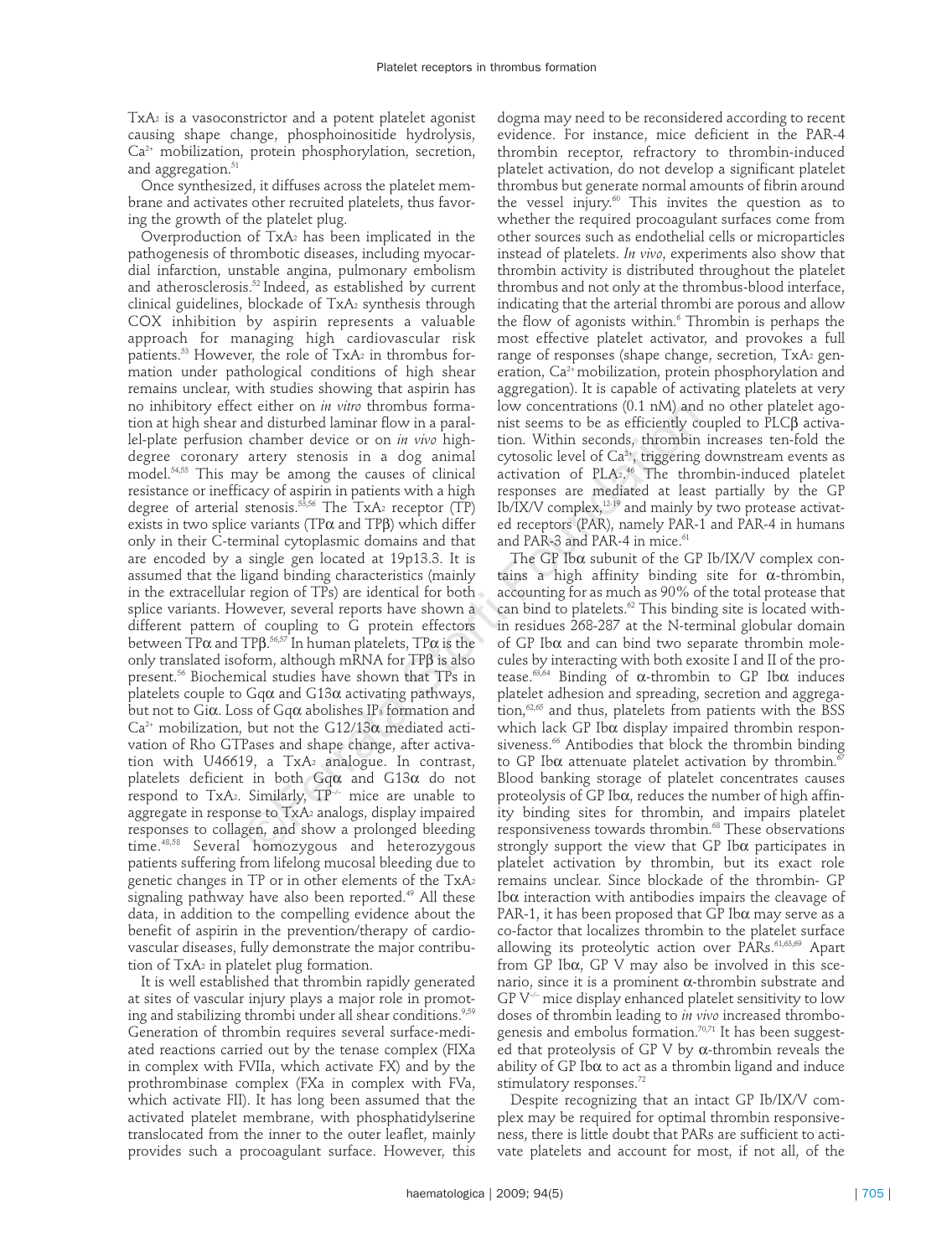thrombin-induced signaling. Unlike other GPCRs, such as those for ADP or TxA2 which signal through standard receptor/ligand interactions, PAR-1 and PAR-4 are activated by a unique irreversible proteolytic cleavage within the first extracellular loop exposing a new N-terminus that serves as a tethered ligand. Short synthetic peptidomimetics of the new N-terminus sequences generated by thrombin (SFLLR and GYPGQV for PAR-1 and PAR-4, respectively) can activate these receptors and reproduce most of the platelet action of thrombin in platelets.61 Although activation of either PAR-1 or PAR-4 can trigger platelet secretion and aggregation, PAR-1 is probably the most important receptor in thrombin responsiveness. Thus, blockade of PAR-1 with antibodies or specific antagonists abolishes platelet activation at low concentration (1 nM) of thrombin, whereas similar blockade of PAR-4 has no inhibitory effect.<sup>61</sup> However, blockade of both PAR-1 and PAR-4 are required for complete abrogation of platelet responses to higher thrombin concentration (30 nM). Thus, a dual-receptor signaling model for thrombin-induced platelet activation is proposed, in which PAR-1 is the primary mediator of activation at low concentrations of the protease and PAR-4 has a role as a back-up receptor. Indeed, there are qualitative differences in the dynamics of activation of PAR-1 and PAR-4, which might be relevant for sustained optimal platelet responses to thrombin. Thus, PAR-4 mediated Ca2+ mobilization is slower and more prolonged than that of PAR-1, and the former receptor is switched off more slowly.<sup>73</sup> Both PAR-1 and PAR-4 couple to Gqα and G12/13α, and PAR-1 also seems capable of activating Giα. Through these coupling mechanisms, thrombin gains access to the major network of platelet signaling pathways, thus causing full platelet activation.<sup>61</sup>

To our knowledge, no patient has been identified with congenital deficiencies of PAR receptors. However, mouse models have been developed that strengthen the relevance of PARs in platelet function.<sup>48</sup> Mouse platelets express PAR-3 instead of PAR-1, but the latter is found in mice in tissues such as endothelium. It is to be noted that PAR-1<sup>---</sup> mice show normal hemostasis and respond to thrombin, consistent with PAR-3 assuming in mice the role of PAR-1 in human platelets and with a major role of PAR-4 in thrombin responsiveness. However, about half of PAR-1 $-$  mice die in the uterus with signs of deficient vasculogenesis. It seems that expression of PAR-1 and normal thrombin signaling in the endothelium, together with actions of other upstream coagulation factors, are critical for appropriate angiogenesis and vascular development.<sup>74</sup> Platelets from PAR-4<sup>-/-</sup> mice display a complete loss of responsiveness to even high concentrations of thrombin despite a normal expression of PAR-3, thus supporting the two-receptor model of thrombin activation, with PAR-4 as the major signaling receptor in mouse.<sup>75</sup> While PAR-3 and PAR-4 knockout mice are protected against thrombosis and demonstrate defective thrombus formation,<sup>75,76</sup> direct PAR-1 inhibition in primate models also abrogates arterial thrombosis.77 In humans, PARs may also be significantly implicated in atherothrombosis by acting in other cells.<sup>61</sup> For instance, PAR-1 mediated activation of endothelial cells

by thrombin triggers release of VWF and surface expression of P-selectin, facilitating the rolling and adhesion of platelets and leukocytes. Also the protease induces the compounds (PAF, prostaglandins, chemokines, etc.) from the various cells in the diseased scenario promoting inflammation.<sup>61</sup>

In the light of their critical role in hemostasis and thrombosis, PARs are looked at as a potential target for new antithrombotics. Several peptide and non-peptide antagonists have been developed, and clinical studies are underway in the context of coronary artery disease and percutaneous coronary intervention.39,61 Other potential antithrombotic strategies targeting the thrombin signaling pathway include inhibitors of cell-surface promoters of thrombin generation, or direct thrombin inhibitors.

Although the contribution of catecholamines to the hemostatic/thrombotic process is generally thought to occur through its constrictive action on the vascular wall, circulating or locally secreted epinephrine also favors platelet activation in the growing platelet plug. A reduced number of epinephrine receptors has been related to mild bleeding disorders in a few patients.<sup>78</sup> In contrast to other agonists, epinephrine is considered to be a weak agonist unable to directly activate PLC or to cause shape change. However, it acts sinergically with many other agonists at low concentrations significantly increasing their activatory effect. This potentiating action of epinephrine is due to its capacity to inhibit cAMP formation throughout the coupling of its platelet  $\alpha$ <sup>2</sup>A-adrenergic receptor to the Gi $\alpha$  family member Gzα.<sup>79</sup> Recent studies in α2A-adrenergic-deficient mice have shown variable tail bleeding time, normal *in vitro* platelet response to thrombin or collagen, and normal thrombus formation over collagen-coated surface. However, these mice display defective responses to epinephrine which, even at high concentration, is incapable of potentiating the activation response to ADP or TxA2 analogs. Moreover, these mice are protected against lethal pulmonary thromboembolism induced by injection of collagen/epinephrine. In two *in vivo* models of thrombosis, FeCl3 induced injury of mesenteric arterioles and mechanical firm compression of the aorta,  $\alpha_2A$ adrenergic-deficient mice displayed increased embolus formation suggesting a certain degree of thrombus instability.<sup>80</sup> Variable responsiveness to epinephrine in relation to factors such as age, strenuous exercise or pathological conditions such as heart disease or myeloproliferative syndromes has been related to changes in the platelet expression level of  $\alpha_2$ A-adrenergic receptors.<sup>81,82</sup> Some polymorphisms in the  $\alpha_2$ A-adrenergic receptor influence *in vitro* shear mediated platelet function.<sup>83</sup> Additionally, it has been shown that inherited robust aggregation to a submaximal concentration of epinephrine establishes a true hyperreactive platelet phenotype which may influence the risk for arterial thrombosis.<sup>84,85</sup>.All these findings strengthen the relevance of signaling initiated by epinephrine through the  $\alpha_2$ A-adrenergic receptor on thrombus formation. -1 and PAR-4 are required for com-<br>occur through its constrative actor<br>attelet responses to higher throm-<br> $\sim$  vall, circulating or locally secretees<br>nM). Thus, a dual-receptor signal-<br>favors platelet activation in the gr

## *Stabilization phase*

The last phase in the formation of an effective thrombus that arrests blood loss at the site of vascular injury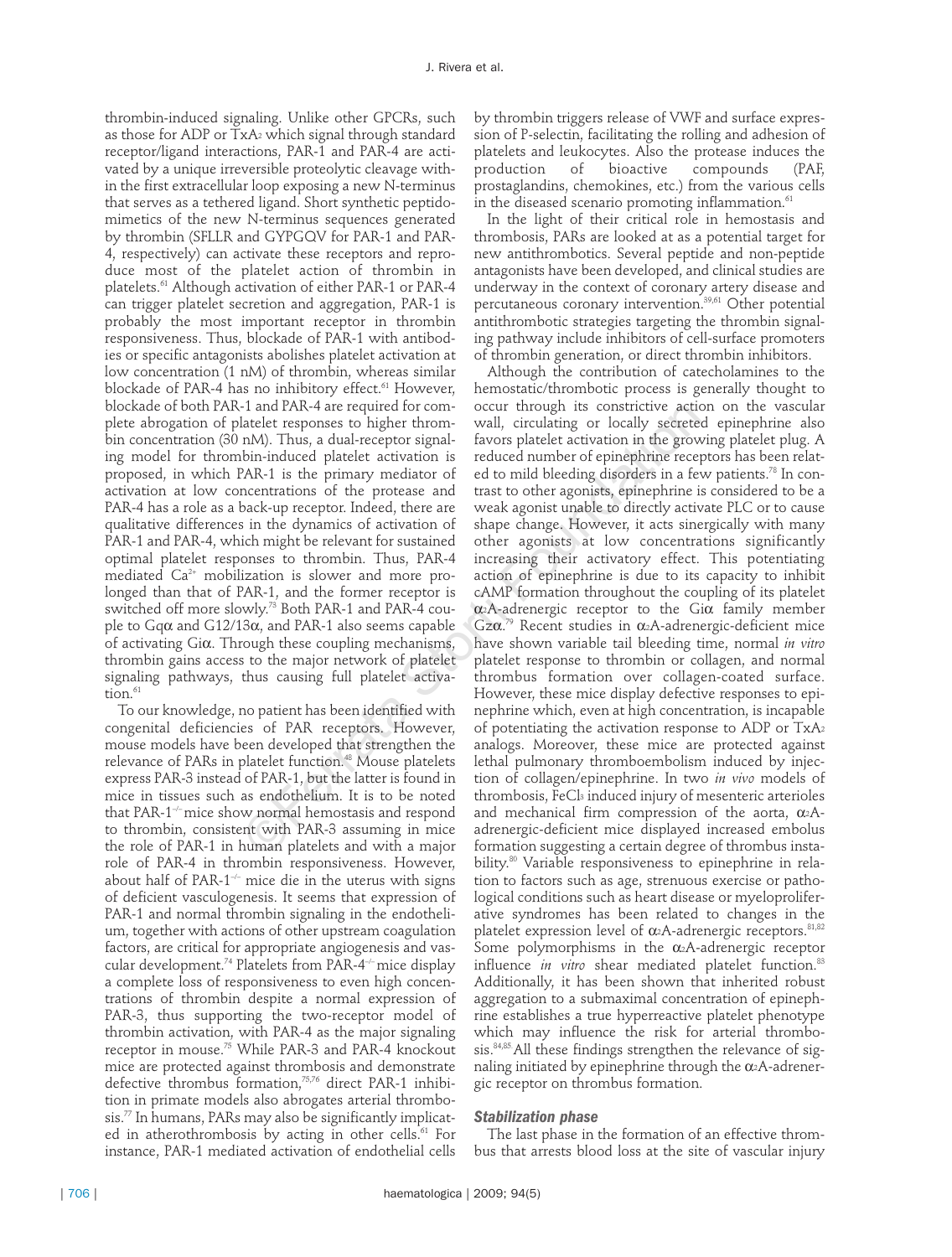has been named stabilization or perpetuation. It refers to the late wave of signaling events promoted by the close contact between recruited platelets once aggregation has started. Despite there being no evidence that these platelets form tight junctions, as do endothelial cells for instance, activated platelets within the forming plug come into sufficiently close contact (with gaps below 50 nm) to allow direct or indirect bridges between adjacent platelets and to allow paracrine action of platelet released molecules, favoring the transfer of information as in a neurological or immunological synapse. This narrow contact also restricts the diffusion of plasma factors within the gaps, preventing for instance a premature fibrinolytic action of plasmin over the growing thrombus. These late events consolidate the stability of the forming thrombus avoiding early disaggregation and/or embolization.

The most relevant, or at least the best known, contact-dependent signaling events during this stabilization phase is outside-in signaling through integrins, particularly  $\alpha_{\text{IIb}}\beta_3$ . This consists of those signals emanating from α<sub>IIb</sub>β<sub>3</sub> once ligand binding, predominantly fibrinogen, has occurred, which trigger essential events for thrombus growth and stabilization, such as cytoskeletal reorganization, formation and stabilization of large platelet aggregates, development of a procoagulant surface and a clot retraction that helps to narrow the gaps between platelets and to increase the local concentration of soluble platelet agonists.<sup>24,46</sup>  $\alpha$ <sup>16</sup> $\beta$ <sup>3</sup> is a proven therapeutic target for antithrombotic therapy in patients undergoing percutaneous coronary interventions (PCI) and/or treatment for unstable angina, but ongoing studies are still underway to improve on the currently available drugs.<sup>86</sup>

Apart from  $\alpha_{\text{IIb}}\beta_3$  clustering, much evidence indicates that integrin outside-in signaling relays on tyrosine phosphorylation of  $\alpha_{11}$ B<sub>3</sub> upon inside-out signals, and on the formation of large protein signaling complexes between the cytoplasmic domains of  $\alpha_{11b}\beta_3$  and intraplatelet proteins such as FAK, talin, myosin,  $β_3$ endonexin, CIB1, Shc, Src and Syk, the PRP-1b tyrosine phosphatase and PKC $\alpha$ , among others.<sup>87</sup> The importance of  $\alpha_{11} \beta_3$  outside-in signaling in the enhancement of platelet aggregation was demonstrated by the generation of knock-in mice where tyrosine residues Tyr-747 and Tyr-759 were mutated to phenylalanine. These socalled DiYF mice displayed selective impairment of outside-in signaling, resulting in the formation of unstable aggregates. The specific mechanisms of the links of intraplatelet proteins with  $\alpha_{\text{IIb}}\beta_3$  and their physiological relevance for integrin outside-in signaling are now starting to be revealed.<sup>87</sup>

Integrins are by no means the only actors in the scene of perpetuation of the platelet plug. Thus, platelets express junctional adhesion molecules (JAM-A and JAM-C) which are thought to support cohesive and signaling interactions between adjacent platelets and between platelets and leukocytes favoring thrombus stabilization.<sup>88</sup> Similarly, SLAM (CD150), a member of the CD2 family of adhesion molecules, is expressed in platelets and is tyrosine phosphorylated during platelet aggregation. Analysis of  $SLAM^{-/-}$  mice revealed an impaired aggregation response to collagen and PAR-4,

and female deficient mice displayed a marked decrease in platelet plug formation in a mesenteric vascular injury model.<sup>88</sup>

The CD40 ligand (CD40L, CD154), a protein member of the TNF family present on the surface of activated platelets, also seems to be important in this context. This protein, progressively shed from the platelet surface producing a soluble form, sCD40L, can bind to its receptor CD40 but also to  $\alpha$ <sup>π</sup>β<sub>3</sub> through a KGD domain (or RGD in mice) favoring the outside-in integrin signaling.89 It is noteworthy that CD40L deficient mice show delayed occlusion following vascular injury and decreased thrombus stability.<sup>90</sup>

The family of Eph receptor tyrosine kinases and their ligands, known as ephrins, provide another mechanism of signaling promoted by direct contact between platelets.88,91 Human platelets express EphA4, EphB1 and ephrinB. The former is constitutively associated with  $α<sub>II</sub>β<sub>3</sub>$  in both resting and activated platelets. Clustering of either EphA4 or ephrinB1 causes platelet adhesion to immobilized fibrinogen. In contrast, blockade of Eph/ephrin interaction hampers clot retraction by impairing  $β_3$  phosphorylation, inhibits platelet aggregation at low concentrations of agonists, and results in smaller thrombi on collagen–coated surfaces under arterial flow conditions.<sup>88</sup>

Two additional ligand/receptor interactions generated by close platelet-platelet contact are binding of semaphorin 4D (Sema4D) and Gas-6 to their platelet receptors. Sema4D (CD100) is a type I membrane GP with a previously recognized role in T-cell activation also expressed in human platelets. Binding of Sema4D to its receptors, CD72 and plexin-B1, also seems to contribute to the regulation of thrombus formation as suggested by studies in Sema4D<sup>-/-</sup> mice. These mice exhibit impaired platelet responses to collagen, but normal to ADP and PAR-4, and decreased occlusive thrombi in various arterial thrombosis models.88,92 In addition to promoting thrombus formation, an ADAMTS17 cleaved fragment of Sema4D acts on endothelial cells favoring tissue repair. Gas-6, the product of the growth arrest-specific gene 6, is a vitamin K-dependent protein implicated in cell growth, adhesion, and migration, through its interactions with the Axl, Tyro 3 and Mer tyrosine kinase receptors. In mouse, Gas-6 is found in plasma and in the α-granules from which it is secreted upon activation. Mice deficient in Gas-6 or in any of its receptors show abnormal platelet responses to agonists and are protected against thrombosis, suggesting a major role of this axis in thrombus formation and vascular wall homeostasis.93,94 Biochemical studies have shown that Gas-6 mediated signaling reinforces  $\alpha \mathbb{I}$ <sub>8</sub> outside-in signaling by activation of PI3-K and Akt, and promotes  $β_3$  phosphorylation and therefore clot retraction. Due to these actions, inhibition of Gas-6 signaling has been proposed as an attractive target for novel antithrombotic drugs.<sup>39</sup> However, the role of Gas-6 in human platelet function must still be fully clarified since while the protein was demonstrated to be present in plasma, it has not been detected in human platelets.95 and, or at least the best known, con-<br>phinB. In e forms in the cast of the permet is constituted in this constanting events during this is stabilization comes in the better EphA4 or ephrinB1 causities of those signals ema

The current list of molecules that have a specific role in thrombus stability is probably far from complete.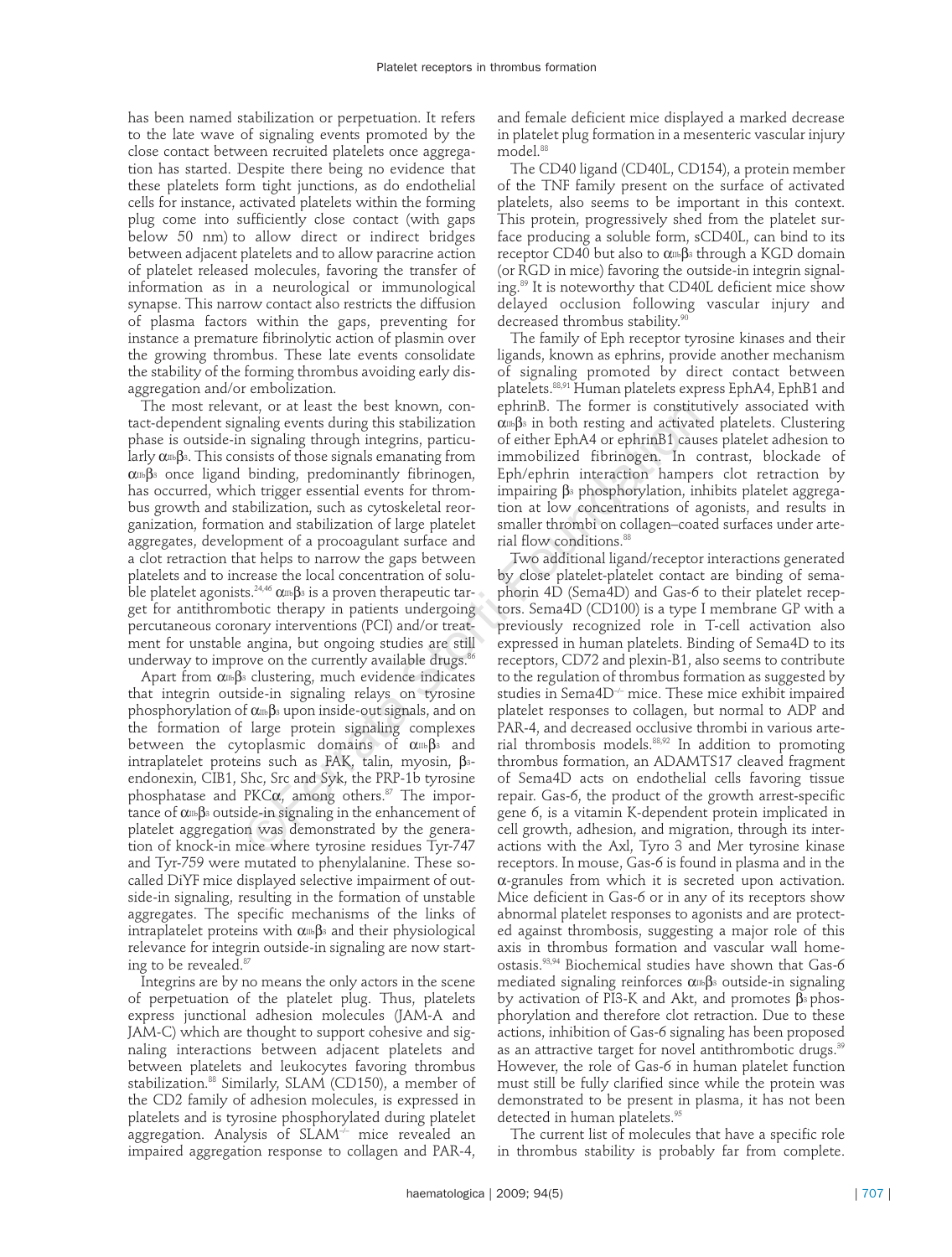Novel proteomic or genomic strategies are being used to identify new candidate molecules phosphorylated upon platelet-platelet interaction. Thus, proteomic assays and molecular profiling of platelet RNA in custom arrays has served to recognize CD84, a protein homologous to SLAM, and PEAR-1 (platelet endothelial aggregation receptor 1), as new tyrosine/serine phosphorylated receptors. Recently, it has been shown that genetic variants in PEAR-1 associate with increasing overall platelet aggregation and reduced responsiveness to aspirin in subjects with premature cardiovascular disease.<sup>96</sup> Signaling by these new receptors seems to be dependent on α<sub>IIb</sub>β<sub>3</sub> mediated platelet-platelet contacts, again resembling the immune synapse model.<sup>97</sup>

The formation of a fibrin network upon activation of the coagulation cascade is generally considered the last critical event contributing to thrombus stability. Recent studies with the laser-injury induced thrombosis model in mice expressing a low level of tissue factor (TF) have shown that this fibrin formation depends on the monocyte-derived TF carried out by microparticles, with minimal contribution of vessel wall TF.<sup>98</sup> These microparticles are captured by the thrombus through the interaction between P-selectin expressed on the surface of activated platelets and PSGL-1 present on the microparticles.99 Thus, mice deficient in either PSGL-1 or P-selectin display thrombi with little TF and thrombin. However, certain questions are raised. First, other studies using models of photochemical induced injury in the carotid artery and vena cava ligation have found that vessel wall TF plays a critical role in thrombin generation inside the thrombus.100 Second, since circulating microparticles are present in blood, a mechanism must exist to prevent the initiation of blood coagulation. A suggested hypothesis is that TF normally is in a latent or encrypted form which lacks coagulant activity. How TF is encrypted and transformed to the active form is not yet fully known, but there is evidence that it may involve formation/disruption of disulfide bonds within the molecule. It is proposed that at the site of vascular injury, TF can be activated by the action of disulphide isomerase released from activated platelets and endothelial cells. Adding controversy to this issue, plateles themselves can carry or synthesize TF which can also play a role in thrombus  $formation.<sup>101,102</sup>$ -injury induced thrombosis model<br>prolonged calcum elevation.<sup>-5</sup> pluring thrombosis model<br>prolonged calcum elevation.<sup>3</sup> pluring the storties formation depends on the mono-<br>mechanism to control thrombosi grows dout by mic

### *Negative regulation of platelet activation and thrombus growth*

Arterial thrombus formation *in vivo* is a dynamic process, with developing thrombus at the site of injury gradually building up over time before either entirely occluding the blood vessel, or reaching a state of surface passification where thrombus growth is limited and thrombus size is stabilized. The essential roles of nitric oxide (NO) and prostacyclin (PGI2) in the negative regulation of platelets to prevent uncontrolled thrombosis have been well established.103,104 However, platelet activation can also be inhibited by signaling through the adhesion molecule PECAM-1 (also known as CD31). Like GP VI, PECAM-1 is a member of the Ig superfamily, with 6 extracellular Ig domains, transmembrane domain, and cytoplasmic tail. The cytoplasmic domain

of PECAM-1 contains an immunoreceptor tyrosinebased inhibitory motif (ITIM) which becomes phosphorylated upon stimulation by homophilic interactions and/or clustering, facilitating the recruitment of tyrosine, serine/threonine or possibly lipid phosphatases, and the consequent inhibition of kinase-dependent signaling. PECAM-1 plays a role in attenuating thrombus formation involving GP VI, GP Ib, and thrombin-mediated platelet activation, as well as normal integrin  $\alpha \text{m} \beta$ 3-mediated platelet function.<sup>105-108</sup> Like PECAM-1, ESAM, a molecule on the platelet surface, seems to have a restraining role on thrombus growth and stability.<sup>88</sup>

Recent data also suggest that activation of  $\alpha \beta$ <sup>b3</sup>, and likely that of other integrins, is not an irreversible process but rather a dynamic and bi-directional process, in particular for some agonists such as ADP and for strongly activated procoagulant or *coated* platelets with prolonged calcium elevation.<sup>36</sup> Shifting activated integrins back to their resting state is a newly identified mechanism to control thrombus growth, and may represent a novel antithrombotic strategy. Moreover, balance between signaling through activatory adhesion receptors and platelet-surface sheddases, particularly of the metalloproteinase-disintegrin (ADAM) family, provides layers of regulation (proteinase and receptor), and a higher order of control of cellular function. Thus, ectodomain shedding of platelet adheso-signaling receptors, GP Ibα and GP VI, would provide an attractive mechanism for limiting thrombus growth and stability. <sup>109</sup> Another mechanism contributing to restrict thrombus growth under flow is the cleavage by ADAMS13 of VWF engaged in thrombi surface, as suggested by recent perfusion experiments in the presence of a functionblocking antibody against this metalloprotease.<sup>110</sup>

#### *Conclusions*

Over the last few years we have seen impressive advances in our understanding of the mechanisms of hemostasis and thrombosis. There is now ample evidence that platelets play a paramount role in all stages of the complex, dynamic process of thrombus formation. Platelet receptors, signaling events and release/shedding of platelet proteins and inflammatory substances act in an orchestrated manner with the vascular endothelium and other blood cells and coagulation factors to permit the initial tethering of platelets over the vascular injury, to promote the growth of the platelet plug by recruiting and aggregating new platelets, and to consolidate the thrombus by means of post-aggregation signaling events, clot retraction, and controlled formation of a fibrin network. Compensatory molecules and signaling events have the opposite effect to limit undesirable platelet accumulation and pathological thrombosis. Translation of this knowledge to drug development will guarantee novel therapeutic approaches in the prevention of bleeding and thrombosis.

## **Authorship and Disclosures**

All authors contributed equally to the manuscript. The authors reported no potential conflict of interest.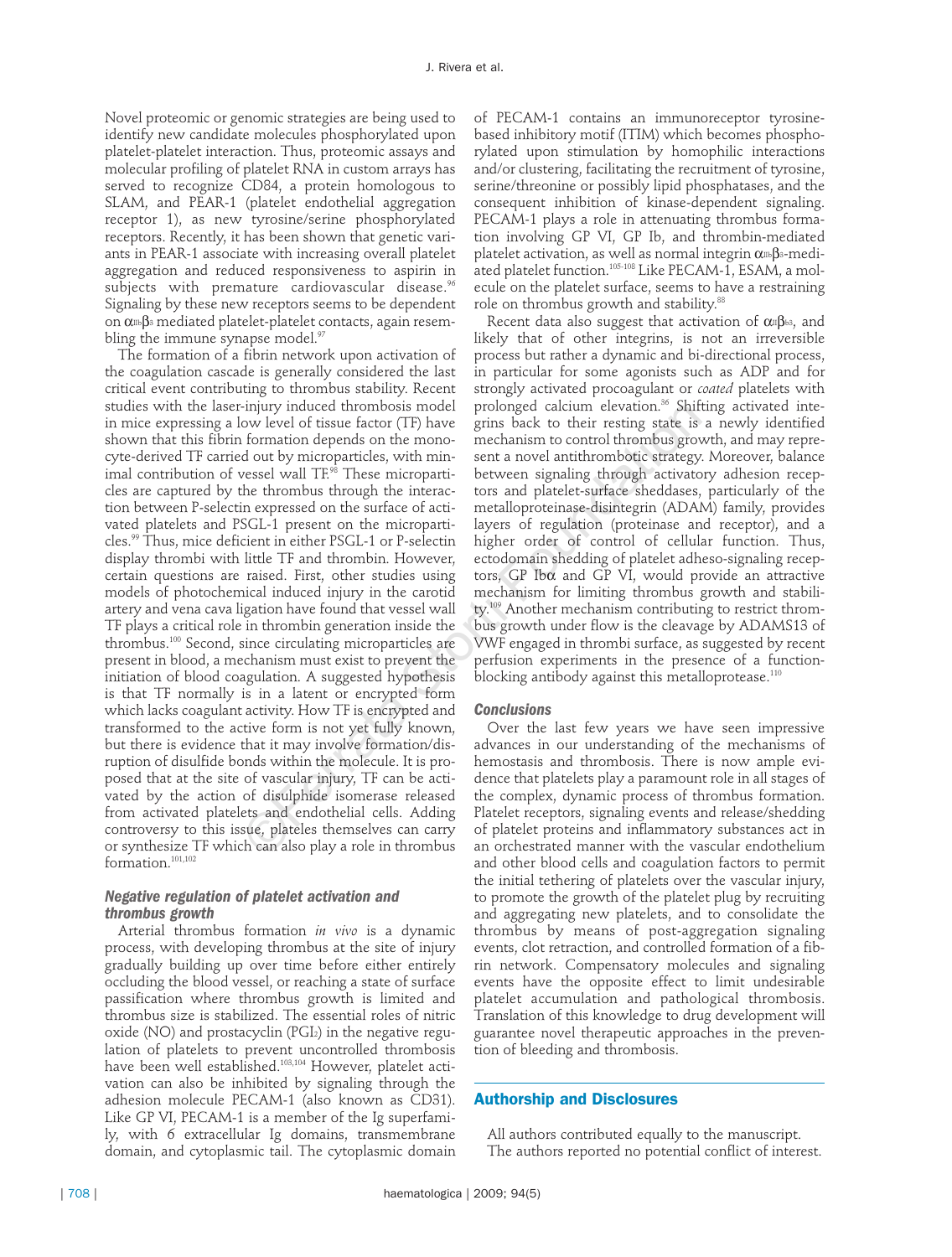#### **References**

- 1. Clemetson KJ, Clemetson JM. Platelet receptors. In: Michelson AD, editor. Platelets 2nd ed. San Diego, CA: Elsevier/Academic Press; 2007, p.117-43.
- 2. George JN. Platelets. Lancet 2000; 355:1531-9.
- 3. Ruggeri ZM, Mendolicchio GL. Adhesion mechanisms in platelet function. Circ Res 2007;100:1673- 85.
- 4. Davì G, Patrono C. Platelet activation and atherothrombosis. N Engl J Med 2007;357:2482-94.
- 5. Prandoni P. Links between arterial and venous disease. J Intern Med 2007;262:341-50.
- 6. Furie B, Furie BC. Mechanisms of thrombus formation. N Engl J Med 2008;359:938-49.
- 7. Cosemans JMEM, Munnix ICA, Wetzker R, Heller R, Jackson SP, Heemskerk JWM. Continuous signalling via PI3K isoforms β and γ is required for platelet ADP receptor function in dynamic thrombus stabilization. J Thromb Haemost 2006; 108:3045-52.
- 8. Savage B, Almus-Jacobs F, Ruggeri ZM. Specific synergy of multiple substrate-receptor interactions in platelet thrombus formation under flow. Cell 1998;94:657-66.
- Jackson SP, Nesbitt WS, Kulkarni S. Signaling event underlying thrombus formation. J Thromb Haemost 2003;1:1602-12.
- 10. Siedlecki CA, Lestini BJ, Kottke-Marchant KK, Eppell SJ, Wilson DL, Marchant RE. Shear-dependent changes in the three-dimensional structure of human von Willebrand factor. Blood 1996;88:2939-50.
- 11. Schneider SW, Nuschele S, Wixforth A, Gorzelanny C, Alexander-Katz A, Netz RR, et al. Shear-induced unfolding triggers adhesion of von Willebrand factor fibers. Proc Natl Acad Sci USA 2007;104:7899-903.
- 12. Rivera J, Lozano ML, Corral J, González-Conejero R, Martínez C, Vicente V. Platelet GP Ib/IX/V complex: physiological role. J Physiol Biochem 2000;56:355-65.
- 13. Luo SZ, Mo X, Afshar-Kharghan V, Srinivasan S, Lopez JA, Li R. Glycoprotein Ibalpha forms disulfide bonds with 2 glycoproteins Ibbeta subunits in the resting platelets. Blood 2007;109:603-9.
- 14. Bergmeier W, Piffath CL, Goerge T, Cifuni SM, Ruggeri ZM, Ware J, et al. The role of platelet adhesion receptor GPIbalpha far exceeds that of its main ligand, von Willebrand factor, in arterial thrombosis. Proc Natl Acad Sci USA 2006;103:16900- 5.
- 15. Dubois C, Panicot-Dubois L, Gainor JF, Furie BC, Furie B. Thrombin-initiated platelet activation in vivo is vWF independent during thrombus formation in a laser injury model. J Clin Invest 2007;117:953-60.<br>16. Wu D, Vanhoorelbeke
- 16. Wu D, Vanhoorelbeke K, Cauwenberghs N, Meiring M, Depraetere H, Kotze HF, et al.

Inhibition of the von Willebrand (VWF)-collagen interaction by an antihuman VWF monoclonal antibody results in abolition of in vivo arterial platelet thrombus formation in baboons. Blood 2002;99:3623-8.

- 17. Fontayne A, Vanhoorelbeke K, Pareyn I, Van Rompaey I, Meiring M, Lamprecht S, et al. Rational humanization of the powerful antithrombotic anti-GPIbalpha antibody: 6B4. Thromb Haemost 2006; 96:671-84.
- 18. Ozaki Y, Asazuma N, Suzuki-Inoue, Berndt MC. Platelet GPIb/IX/V-<br>dependent signaling. J Thromb dependent signaling. J Thromb Haemost 2005;3:1745-51.
- 19. Du X. Signaling and regulation of the glycoprotein Ib/IX/V complex. Curr Opin Hematol 2007;14:262-9.
- López JA, del Conde I, Shrimpton CN. Receptors, rafts, and microvesicles in thrombosis and inflammation. J Thromb Haemost 2005;3: 1737-44.
- 21. Gibbins JM. Platelet adhesion signalling and the regulation of thrombus formation. J Cell Sci 2004;117: 3415-25.
- 22. Savage B, Ginsberg MH, Ruggeri ZM. Influence of fibrillar collagen structure on the mechanisms of platelet thrombus formation under flow. Blood 1999;94:2704-15.
- 23. Nieswandt B, Watson SP. Plateletcollagen interaction: is GPVI the central receptor? Blood 2003;102: 449-61.
- 24. Watson SP, Auger JM, McCarty OJ, Pearce AC. GPVI and intregrin αIIbβ3 signaling in platelets. J Thromb Haemost 2005;3:1752-62.
- 25. Kato K, Kanaji T, Russell S, Kunicki TJ, Furihata K, Kanaji S, et al. The contribution of glycoprotein VI to stable platelet adhesion and thrombus formation illustrated by targeted gene deletion. Blood 2003;102: 1701-7.
- 26. Poole A, Gibbins JM, Turner M, van Vugt MJ, van de Winkel JG, Saito T, et al. The Fc receptor gamma-chain and the tyrosine kinase Syk are essential for activation of mouse platelets by collagen. EMBO J 1997; 16:2333-41. ).<br>
H.M, Munnix ICA, tion. I Thrombosis and inflamma- beta interests and internal isoforms parallel r. R, lackson SP<br>
M. Continuous sig. 1737-44.<br>
M. Continuous sig. 21. Gibbins JM. Platelet achesion sig. 34. Kuijpers<br>
M.
	- Li H, Lockyer S, Concepcion A, Gong X, Takizawa H, Guertin M, et al. The Fab fragment of a novel anti-GPVI monoclonal antibody, OM4, reduces in vivo thrombosis without bleeding risk in rats. Arterioscler Thromb Vasc Biol 2007;27:1199- 205.
	- 28. Corral J, González-Conejero R, Rivera J, Ortuño F, Aparicio P, Vicente V. Role of the 807 C/T polymorphism of the alpha2 gene in platelet GP Ia collagen receptor expression and function-effect in thromboembolic diseases. Thromb Haemost 1999;81:951-6.
	- 29. Kritzik M, Savage B, Nugent DJ, Santoso S, Ruggeri ZM, Kunicki TJ. Nucleotide polymorphisms in the α2 gene define multiple alleles that are associated with differences in platelet α2 β1 density. Blood 1998; 92:2382-8.
	- 30. Nieuwenhuis HK, Akkerman JW,

Houdijk WP, Sixma JJ. Human blood platelets showing no response to collagen fail to express surface glycoprotein Ia. Nature 1985;318:470- 2.

- 31. Holtkötter O, Nieswandt B, Smyth N, Müller W, Hafner M, Schulte V, et al. Integrin α 2-deficient mice develop normally, are fertile, but display partially defective platelet interaction with collagen. J Biol Chem 2002;277:10789-94.
- 32. Grüner S, Prostredna M, Schulte V, Krieg T, Eckes B, Brakebusch C, et al. Multiple integrin-ligand interactions synergize in shear-resistant platelet adhesion at sites of arterial injury in vivo. Blood 2003;102:4021-
- 7. 33. He L, Pappan LK, Grenache DG, Li Z, Tollefsen DM, Santoro SA, el al. The contributions of the alpha2 beta1 integrin to vascular thrombosis in vivo. Blood 2003;102:3652-7.
- 34. Kuijpers MJ, Pozgajova M, Cosemans JM, Munnix IC, Eckes B, Nieswandt B, et al. Role of murine integrin alpha2beta1 in thrombus stabilization and embolization: contribution of thromboxane A2. Thromb Haemost 2007;98:1072-80.
- 35. Van de Walle GR, Schoolmeester A, Iserbyt BF, Cosemans JM, Heemskerk JW, Hoylaerts MF, et al. Activation of αIIbβ3 is a sufficient but also an imperative prerequisite for activation of α2β1 on platelets. Blood 2007;109:595-602.
- 36. Cosemans JM, Iserbyt BF, Deckmyn H, Heemskerk JW. Multiple ways to switch platelet integrins on and off. J Thromb Haemost 2008;6:1253-61.
- 37. Sarratt KL, Chen H, Zutter MM, Santoro SA, Hammer DA, Kahn ML. GPVI and α2β1 play independent critical roles during platelet adhesion and aggregate formation to collagen under flow. Blood 2005; 106:1268-77.
- 38. Arthur JF, Dunkley S, Andrews RK. Platelet glycoprotein VI-related clinical defects. Br J Haematol 2007;139: 363-72.
- 39. Barret NE, Jones L, Kaiser WJ, Moraes LA, Rana R, Sage T, et al. Future innovations in anti-platelet therapies. Br J Pharmacol 2008; 154: 918-39.
- 40. Petrich BG, Marchese P, Ruggeri ZM, Spiess S, Weichert RA, Ye F, et al. Talin is required for integrinmediated platelet function in hemostasis and thrombosis. J Exp Med 2007;204:3103-11.
- 41. Han J, Lim CJ, Watanabe N, Soriani A, Ratnikov B, Calderwood DA, et al. 2006. Reconstructing and deconstructing agonist-induced activation of integrin αIIbβ3. Curr Biol 2006; 16:1796-806.
- Moser M, Nieswandt B, Ussar S, Pozgajova M, Fässler R. Kindlin-3 is essential for integrin activation and platelet aggregation. Nat Med 2008; 14:325-30.
- 43. Pasvolsky R, Feigelson SW, Kilic SS,<br>Simon AJ, Tal-Lapidot G, Simon AJ, Tal-Lapidot G, Grabovsky V, et al. LAD-III syndrome is associated with defective expression of the Rap-1 activator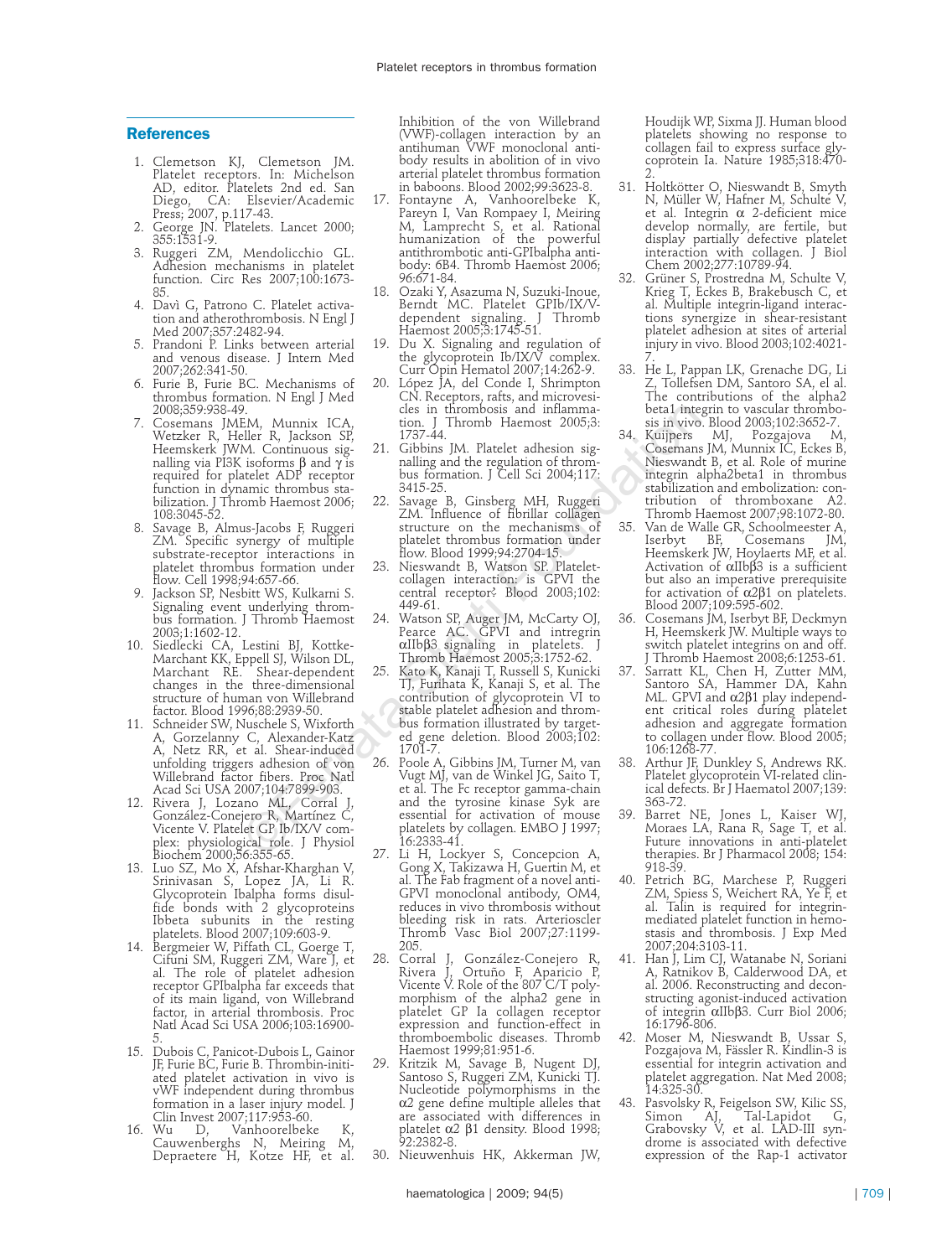CalDAG-GEFI in lymphocytes, neutrophils, and platelets. J Exp Med 2007;204:1571-82.

- 44. Kuijpers TW, van de Vijver E, Weterman MA, de Boer M, Tool AT, van den Berg TK, et al. LAD-1/variant syndrome is caused by mutations in FERMT3. Blood 2008 Dec 8 [Epub ahead of print as doi: 10.1182/blood-2008-10-182154].
- 45. Offermanns S. Activation of platelet function through G protein-coupled receptors. Circ Res 2006;99:1293- 304.
- 46. Woulfe D, Yang J, Prevost N, O'Brien P, Fortna R, Tognolini M, et al. Signaling receptors on platelets and megakaryocytes. Methods Mol Biol 2004;273:3-31.
- 47. Gachet C. P2 receptors, platelet function and pharmacological implications. Thromb Haemost 2008;99: 466-72.
- 48. Jirouskova M, Shet AS, Johnson GJ. A guide to murine platelet structure, function, assays, and genetic alterations. J Thromb Haemost 2007;5: 661-9.
- 49. Salles II, Feys HB, Iserbyt BF, De Meyer SF, Vanhoorelbeke K, Deckmy H. Inherited traits affecting platelet function. Blood Rev 2008; 22:155-72.
- 50. Hechler B, Zhang Y, Eckly A, Cazenave JP, Gachet C, Ravid K. Lineage-specific overexpression of the P2Y1 receptor induces platelet hyper-reactivity in transgenic mice. J Thromb Haemost 2003;1:155-63.
- 51. Nakahata N. Thromboxane A2: physiology/pathophysiology, cellular signal transduction and pharmacology. Pharmacol Ther 2008;118: 18-35.
- 52. Niccoli G, Giubilato S, Russo E, Spaziani C, Leo A, Porto I, et al. Plasma levels of thromboxane A2 on admission are associated with no-reflow after primary percutaneous coronary intervention. Eur Heart J 2008;29:1843-50.
- 53. Gasparyan AY, Watson T, Lip GY. The role of aspirin in cardiovascular prevention: implications of aspirin resistance. J Am Coll Cardiol 2008; 51:1829-43.
- 54. Barstad RM, Orvim U, Hamers MJ, Tjønnfjord GE, Brosstad FR, Sakariassen KS. Reduced effect of aspirin on thrombus formation at high shear and disturbed laminar blood flow. Thromb Haemost 1996; 75:827-32.
- 55. Maalej N, Folts JD. Increased shear stress overcomes the antithrombotic platelet inhibitory effect of aspirin in stenosed dog coronary arteries. Circulation 1996;9:1201-5.
- 56. Meadows TA, Bhatt DL. Clinical aspects of platelet inhibitors and thrombus formation. Cir Res 2007; 100:1261-75.
- 57. Huang JS, Ramamurthy SK, Lin X, Le Breton GC. Cell signaling through thromboxane A2 receptors.<br>Cell Signal 2004;16:521-33.
- 58. Nieswandt B, Áktas B, Mores A, Sachs UJH. Platelet in atherothrombosis: lesson from mouse models. J Thromb Haemost 2005;3:1725-36.
- 59. Crawley JTB, Zarnardelli S, Chion

CKN, Lane DA. The central role of thrombin in hemostasis. J Thromb Haemost 2007;5 (Suppl 1):95-101.

- 60. Vandendries ER, Hamilton JR, Coughlin SR, Furie B, Furie BC. Par4 is required for platelet thrombus propagation but not fibrin generation in a mouse model of thrombosis. Proc Natl Acad Sci USA 2007; 104:288-92.
- 61. Coughlin SR. Protease-activated receptors in hemostasis, thrombosis and vascular biology. J Thromb Haemost 2005;3:1800-14.
- 62. Mazzucato M, Marco LD, Masotti A, Pradella P, Bahou WF, Ruggeri ZM. Characterization of the initial alpha-thrombin interaction with glycoprotein Ib alpha in relation to platelet activation.J Biol Chem 1998; 273:1880-7.
- 63. Celikel R, McClintock RA, Roberts JR, Mendolicchio GL, Ware J, Varughese KI, et al. Modulation of alpha-thrombin function by distinct interactions with platelet glycopro-tein Ibα. Science 2003;301:218-21.
- 64. Dumas JJ, Kumar R, Seehra J, Somers WS, Mosyak L. Crystal structure of the GpIbα-thrombin complex essential for platelet aggregation. Science 2003;301:222-6.
- 65. Adam F, Guillin MC, Jandrot-Perrus M. Glycoprotein Ib-mediated platelet activation. A signaling pathway triggered by thrombin. Biochem 2003;270:2959-70.
- 66. López JA, Andrews RK, Afshar-Kharghan V, Berndt MC. Bernard-Soulier Syndrome. Blood 1998;91: 4397-418.
- 67. De Marco L, Mazzucato M, Masotti A, Fenton JW 2nd, Ruggeri ZM. Function of glycoprotein Ib α in platelet activation induced by alphathrombin. J Biol Chem 1991;266: 23776-83.
- 68. Lozano ML, Rivera J, González-Conejero R, Moraleda JM, Vicente V. Loss of high-affinity thrombin receptors during platelet concentrate storage impairs the reactivity of platelets to thrombin. Transfusion 1997;37:368-75. AS, Johnson GJ. Varuelesse KI, et al. Modulation of thrombin receives the shaded state interactions with platelet give<br>operation of the shaded state interactions with platelet give<br>operation and genetic alternations with
	- 69. De Candia E, Hall SW, Rutella S, Landolfi R, Andrews RK, De Cristofaro R. Binding of thrombin to glycoprotein Ib accelerates the hydrolysis of Par-1 on intact platelets. J Biol Chem 2001;276: 4692-8.
	- 70. Ramakrishnan V, Reeves PS, DeGuzman F, Deshpande U, Ministri-Madrid K, DuBridge RB, et al. Increased thrombin responsiveness in platelets from mice lacking glycoprotein V. Proc Natl Acad Sci USA 1999;96:13336-41.
	- 71. Ni H, Ramakrishnan V, Ruggeri ZM, Papalia JM, Phillips DR, Wagner DD. Increased thrombogenesis and embolus formation in mice lacking glycoprotein V. Blood 2001;98:368- 73.
	- 72. Ramakrishnan V, DeGuzman F, Bao M, Hall SW, Leung LL, Phillips DR. A thrombin receptor function for platelet glycoprotein Ib-IX unmasked by cleavage of glycopro- tein V. Proc Natl Acad Sci USA 2001;98:1823-8.
- 73. Covic L, Gresser AL, Kuliopulos A. Biphasic kinetics of activation and signaling for PAR1 and PAR4 thrombin receptors in platelets. Biochemistry 2000;39:5458-67.
- 74. Griffin CT, Srinivasan Y, Zheng YW, Huang W, Coughlin SR. A role for thrombin receptor signaling in endothelial cells during embryonic development. Science 2001;293: 1666-70.
- 75. Sambrano GR, Weiss EJ, Zheng YW, Huang W, Coughlin SR. Role of thrombin signaling in platelets in haemostasis and thrombosis. nature 11 syntamig.<br>haemostasis and<br>Nature 2001;413:74-8.
- 76. Weiss EJ, Hamilton JR, Lease KE, Coughlin SR. Protection against thrombosis in mice lacking PAR3. Blood 2002;100:3240-4.
- 77. Derian CK, Damiano BP, Addo MF, Darrow AL, D'Andrea MR, Nedelman M, et al. Blockade of the thrombin receptor protease-activated receptor-1 with a small-molecule antagonist prevents thrombus formation and vascular occlusion in nonhuman primates. J Pharmacol Exp Ther 2003;304:855-61.
- 78. Rao AK, Willis J, Kowalska MA, Wachtfogel YT, Colman RW. Differential requirements for platelet aggregation and inhibition of adenylate cyclase by epinephrine. Studies of a familial platelet α 2 adrenergic receptor defect. Blood 1988;71:494-501.
- 79. Yang J, Wu J, Kowalska MA, Dalvi A, Prevost N, O'Brien PJ, et al. Loss of signaling through the G protein, Gz, results in abnormal platelet activation and altered responses to psychoactive drugs. Proc Natl Acad Sci USA 2000;97:9984-9.
- 80. Pozgajová M, Sachs UJ, Hein L, Nieswandt B. Reduced thrombus stability in mice lacking the  $\alpha$ 2Aadrenergic receptor. Blood 2006; 108:510-4.
- 81. Wang JS, Cheng LJ. Effect of strenuous, acute exercise on alpha2-adrenergic agonist-potentiated platelet activation. Arterioscler Thromb Vasc Biol 1999;19:1559-65.
- Kaywin P, McDonough M, Insel PA, Shattil SJ. Platelet function in essential thrombocythemia. Decreased epinephrine responsiveness associated with a deficiency of platelet  $\alpha$ adrenergic receptors. N Engl J Med 1978;299:505-9.
- 83. Yabe M, Matsubara Y, Takahashi S, Ishihara H, Shibano T, Miyaki K, et al. Identification of ADRA2A polymorphisms related to shear-mediated platelet function. Biochem Biophys Res Commun 2006;347: 1001-5.
- 84. Yee DL, Bergeron AL, Sun CW, Dong JF, Bray PF. Platelet hyperreactivity generalizes to multiple forms of stimulation. J Thromb Haemost 2006;4:2043-50.
- 85. Bray PF, Mathias RA, Faraday N, Yanek LR, Fallin MD, Herrera-Galeano JE, et al. Heritability of platelet function in families with premature coronary artery disease. J Thromb Haemost 2007;5:1617-23.
- Coller BS, Shattil SJ. The GPIIb/IIIa (integrin αIIbβ3) odyssey: a technol-